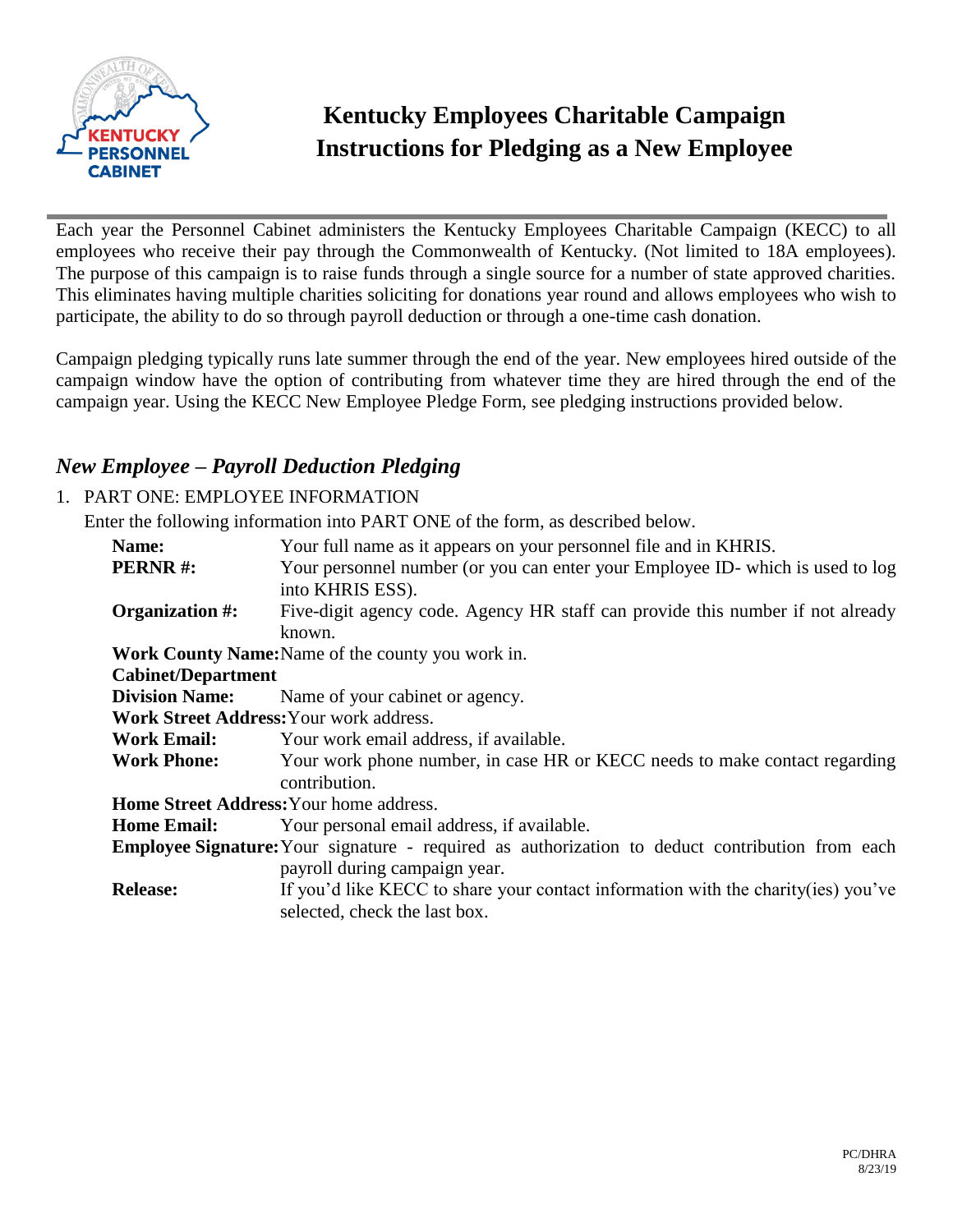| LOYEE PLEDGE FORM<br>Kentucky Employees Charitable Campaign                                                                       | Revised: 9/2017<br>NK (UWKY)    |
|-----------------------------------------------------------------------------------------------------------------------------------|---------------------------------|
| <b>PART ONE: EMPLOYEE INFORMATION</b>                                                                                             | <b>Campaign Year: 2017</b>      |
| Organization # 65-793<br>Pernr#: 1234<br>Name:                                                                                    | Work County:<br>Franklin        |
| ministration<br>Div.:<br>Cabinet: Pe<br>Dept.:<br>renne                                                                           |                                 |
| $tree+$<br>Work Street Address:<br>Suite/Floor/Room/Mail Stop #<br><b>Street Number</b><br>(Please no P.O. Boxes)                 | 4060'<br>State                  |
| 502.<br>Work Phone:<br>$U \cdot Q_0 \sim$<br>Work Email:                                                                          | $-1234$                         |
| Frankfut<br>HUR.<br>Home Street Address:<br>Apt. #<br>Street Number<br>Street                                                     | 4060<br>$\rightarrow$<br>State  |
| Employee Signature:<br>Home Email:<br>Com<br>I authorize KECC to communicate with me using my home email address.)                | Required for payroll deduction) |
| I authorize KECC to release my name and home address to the organizations I have designated for purposes of gift acknowledgement. |                                 |

# 2. PART TWO: PLEDGE AMOUNT

Enter the following information into PART TWO of the form, as described below.

**Pledge Amount:** Under the Payroll Deduction box select the amount to be deducted from each payroll or write in a different amount. Next multiply that 'per payroll' amount by the number of pay days remaining in the year, to get the amount of the annual gift. There are two per month. Twenty-four is pre-populated on the form, but you should correct it as needed.

#### **Leadership Circle:** If the amount you are contributing is at least 1% of your annual salary, please check this box.

|                                                                                                                                | <b>Payroll Deduction</b>       |                                  | YES! I want to help people in need throughout Kentucky!<br>One-Time Cash / Check |
|--------------------------------------------------------------------------------------------------------------------------------|--------------------------------|----------------------------------|----------------------------------------------------------------------------------|
| Calculate Total Annual Gift<br>Amount Per Pay Period:                                                                          |                                |                                  |                                                                                  |
| $\Box$ \$200 $\Box$ \$150 $\Box$ \$100<br>$\Box$ \$75 $\Box$ \$50 $\Box$ \$25<br>$\Box$ \$15 $\Box$ \$10 $\Box$ \$6 $\Box$ \$3 | Other amount per pay period \$ | Payroll x $\frac{1}{2}$ = \$ 200 | $\Box$ CASH \$                                                                   |

### 3. PART THREE: CHARITY DESIGNATION

Enter the following information into PART THREE of the form, as described below.

#### **Charity Designation:**

-If you want your contribution to only go to specific state-approved charities, check the first box and then fill in the amount(s) to be given to the charities of your choice. Be sure that the combined amounts to each charity (if split between two or more) total your annual payroll deduction amount. Additional blank boxes are available in this section if you wish to give to a different county and/or agency within a state approved charity already designated above. Note that the maximum number of designations (for state approved charities) allowed is eight.

-To share your contribution evenly among all state-approved charities, select the second box. Be sure to write in the county you wish for your gift to go to for each charity that includes a county field.